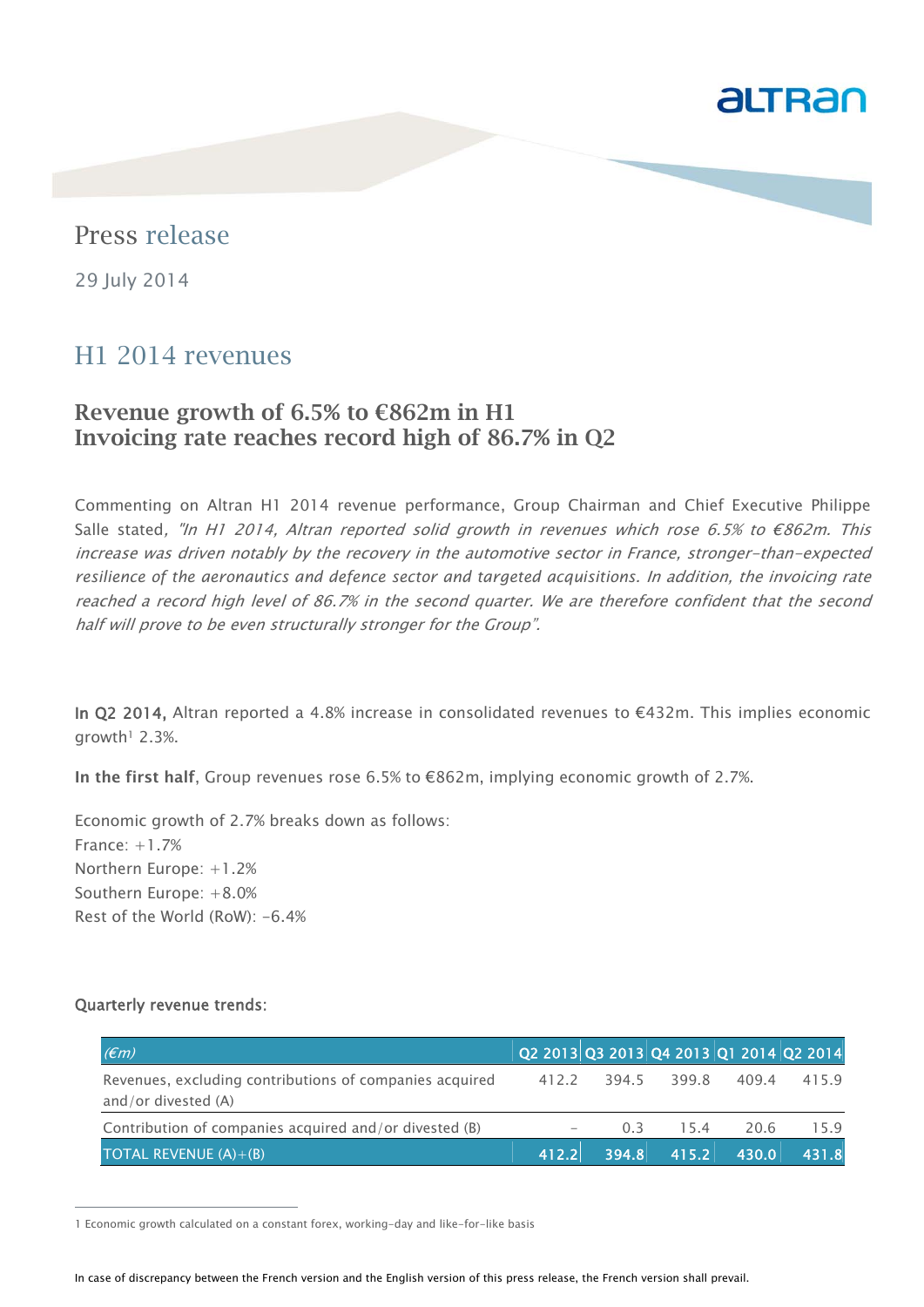

## Invoicing rate

In Q2 2014, the invoicing rate came out at 86.7%, implying an increase of +220bp on Q1 2014 levels and +140bp on Q2 2013.

This sharp improvement underscores the efficiency of productivity-enhancement measures implemented by the Group since the beginning of 2013.

Quarterly trends in the invoicing rate are as follows:

|                |       |       | Q2 2013  Q3 2013  Q4 2013  Q1 2014  Q2 2014 |       |       |
|----------------|-------|-------|---------------------------------------------|-------|-------|
| Invoicing rate | 85.3% | 85.0% | 85.5%                                       | 84.5% | 86.7% |

### Trends in staff levels

At 30 June 2014, the total headcount stood at 21,657 employees. Compared with end-March, this implies an increase of 555 new staff members, of which 224 from the consolidation of TASS in the Benelux region.

#### New Euro PP

On 11 July 2014, almost one year after the Group raised €135m via a bond issue (with a 6-year maturity and 3.75% coupon), Altran chose to take advantage of favourable market conditions to carry out a similar operation and raised €85m in the form of a private placement (Euro PP). This operation has enhanced the Group's financial capacity notably with regard to financing external growth operations. The €85m capital increase comprises two tranches; one for €10m, maturing in 6 years and bearing a coupon of 2.8%, and the other for €75m, maturing in 7 years with a coupon of 3%. Given current trends in investor appetite, the size of this placement could increase over the coming days.

#### Outlook

Based on the information currently at its disposal, management has confirmed that consolidated margins in 2014 should be in line with the targets fixed in the 2015 Strategic Plan.

Altran will publish its 2014 interim results on 4 September before market opening.

#### Financial Calendar

| 4 September 2014 | Publication of H1 2014 results  |
|------------------|---------------------------------|
| 31 October 2014  | Publication of Q3 2014 revenues |